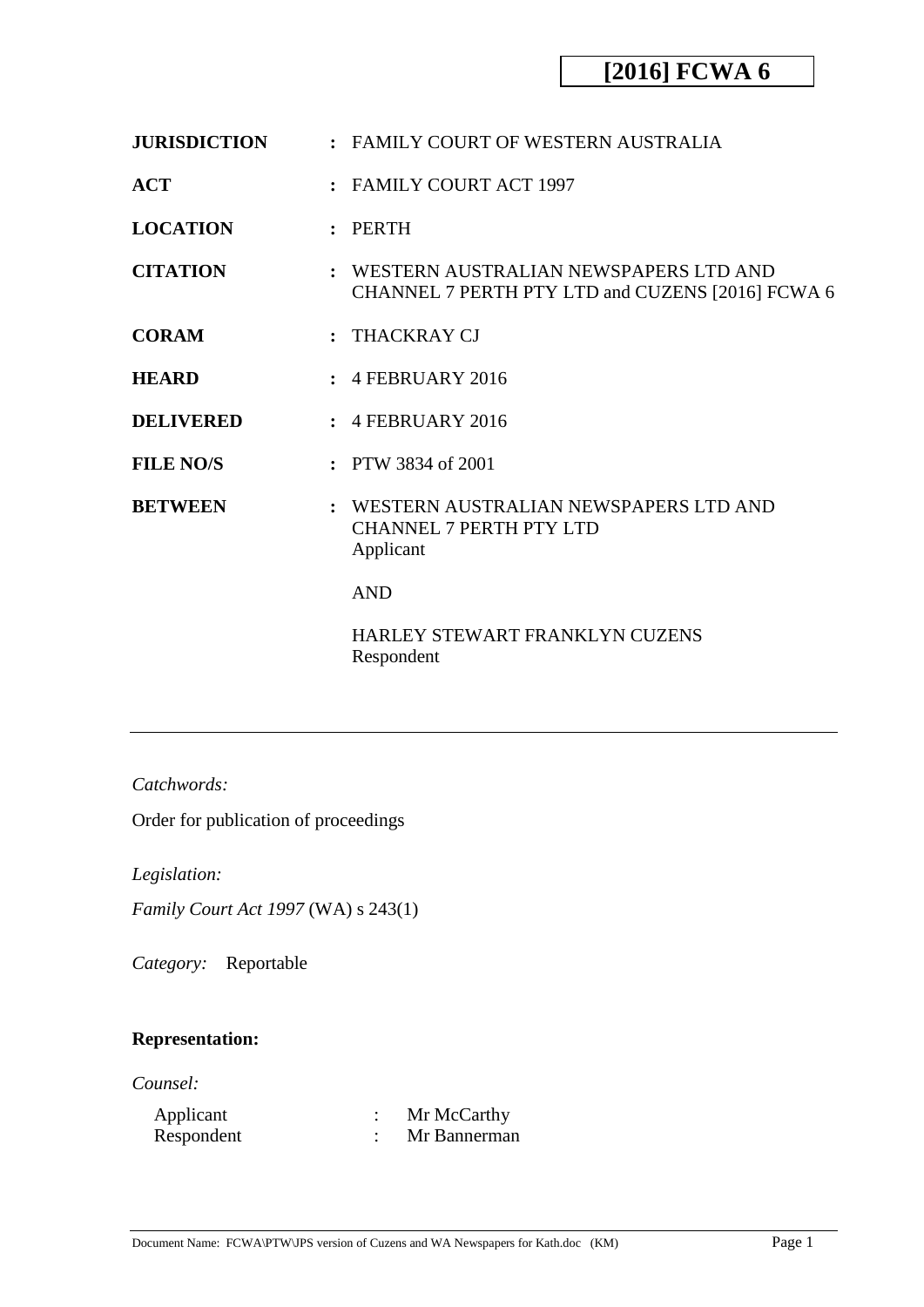*Solicitors:*

Applicant : Seven West Media<br>Respondent : Bannerman Solicito : Bannerman Solicitors

#### **Case(s) referred to in judgment(s):**

S v R [2013] FCWA 52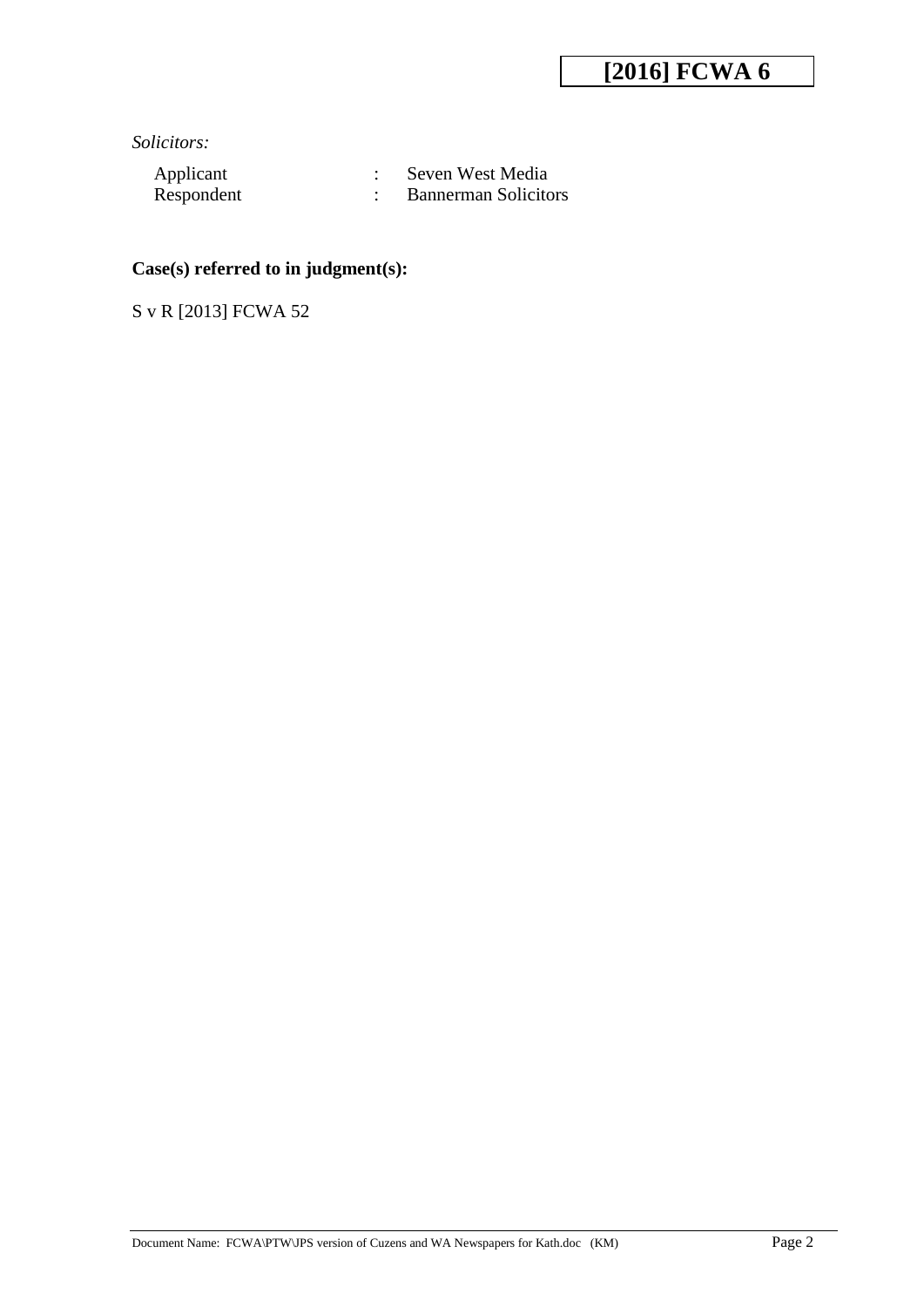- 1 West Australian Newspapers and Channel 7 Perth have applied today for permission to publish information concerning proceedings between Harley Cuzens and Heather Glendinning in relation to their three children, Grace, Jane and Jessica.
- 2 Mr Cuzens commenced proceedings in the Family Court in March 2007 seeking that the children live with him. Up until that time, the children had been living with their mother under the terms of an order made in 2002. This order had been made with the consent of both parents. The order allowed Mr Cuzens to spend unsupervised time with the children.
- 3 Ms Glendinning defended the proceedings, claiming that Mr Cuzens had sexually abused the girls and that she had been a victim of domestic violence. The issues were serious. The court therefore ordered the appointment of an Independent Children's Lawyer to represent the interests of Grace, Jane and Jessica. The lawyer who was appointed was one of the most experienced Independent Children's Lawyers in Western Australia. The court also appointed an independent expert to investigate the allegations and to provide expert evidence.
- 4 After the investigation was completed, the matter proceeded to a trial which commenced in September 2007. The issues were so complex that the trial lasted nearly two weeks. At the end of the trial, the judge found that the allegations against the father were unsubstantiated, except for the fact that there had been some violence for which both parties were responsible. The judge said that while "the father was not perhaps the angel he maintains", she did not accept that he was a violent person or had sexually abused the girls.
- 5 The mother was living in Dongara at the time. The judge ordered that while she remained living in Dongara, the children must live with the father. This order was made even though the girls had told the court expert that they would prefer to live with their mother "because they believe she is kind, cares for them and does not get cross".
- 6 The judge's order allowed the children to visit their mother each third weekend and for part of the holidays. These were the arrangements proposed by Mr Cuzens and by the Independent Children's Lawyer. Mr Cuzens agreed that the girls had a very close relationship with their mother and should see her regularly.
- 7 The judge wanted a psychiatric assessment of both parents. Therefore, before making her orders final, the judge adjourned the case to allow the Independent Children's Lawyer to enquire about how this could be achieved. When the matter came back to court, the judge was told that for "financial and practical reasons" a psychiatric report could not be prepared. It was agreed by all parties that there was no alternative than to have orders made without the benefit of a psychiatric report.
- 8 The judge also made final orders restraining Ms Glendinning from:
	- taking the children to any counsellor or professional for the purposes of domestic violence counselling or sexual abuse counselling without an order of the court or the consent of the Independent children's lawyer;
	- questioning the children to obtain any disclosures about sexual abuse;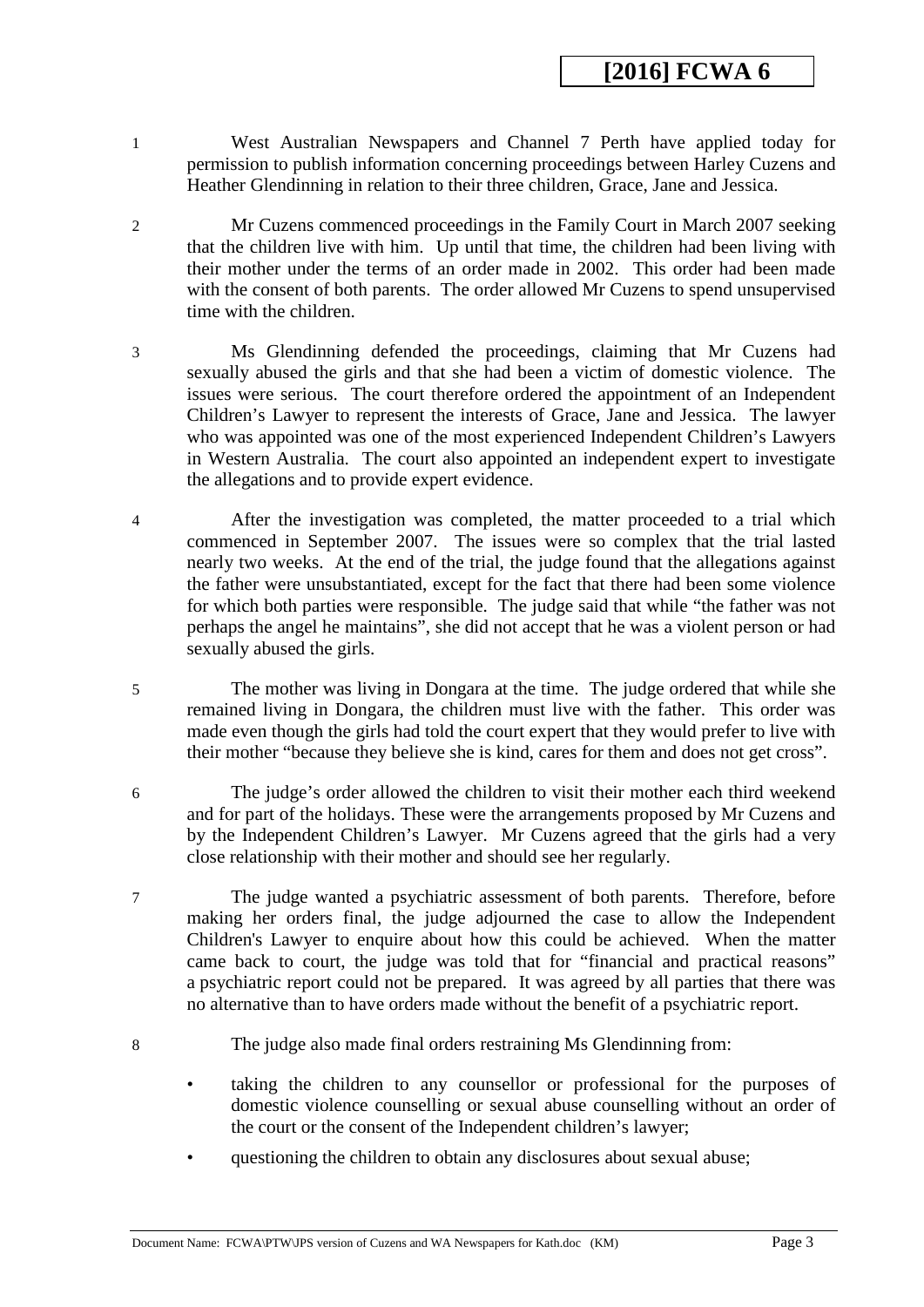- denigrating the father or his parents to the children; or
- discussing the proceedings with the children or in their presence.
- 

9 In September 2009, the mother recommenced the proceedings, asking that the children be returned to live with her. By that stage the father had moved to Broome, and was relying on a housekeeper to look after the girls. His arrangements were very different to those he had proposed when the judge made her decision.

10 The children met with the Independent Children's Lawyer in December 2009 and told her that they were unhappy living with their father. They said they were being left unsupervised because of their father's work commitments. The judge nevertheless ordered that the children remain with the father.

- 11 In March 2010, the mother again raised allegations of sexual abuse. The judge appointed an expert psychologist to carry out an investigation about this and a number of other issues. The psychologist interviewed the children individually in April 2010 and he quickly provided a preliminary report.
- 12 The children told the psychologist they wanted to live with their mother and spend half of the holidays with their father. Their reasons for this were because "they perceived the father to be struggling to care for them". They described periods of absence by the father and they also expressed concern about his anger.
- 13 The psychologist said that the children had described their mother as being:

very nice, happy, someone whom they can talk to and as being highly emotionally available to them. A positive aspect for the mother was that they deemed her to be very understanding of their schoolwork and very positive about it, something which they felt their father struggled with.

14 The psychologist said:

There is no indication of any fear, concern or indication of abuse by any of the family members. ... I am not in a position to make any recommendations in this regard to where the children live and whom they spend time with at this time. All I can tell you is that the children clearly preferred to remain living with their mother for the reasons outlined above but remained extremely positive and keen about visiting their father, whom they believe can be a great deal of fun on holidays.

- 15 After receiving this report, the judge decided that the children did not have to go back to their father at the end of the May 2010 holidays. However, the arrangement was temporary only, pending the delivery of the expert's final report. The children therefore continued living with the mother and spending time with the father during school holidays.
- 16 There was then a very long delay. This was beyond the control of the court. The court did not hear from either party or from the Independent Children's Lawyer or from the expert until December 2010, when the court was asked to relist the matter to hear an argument about where Grace should go to school.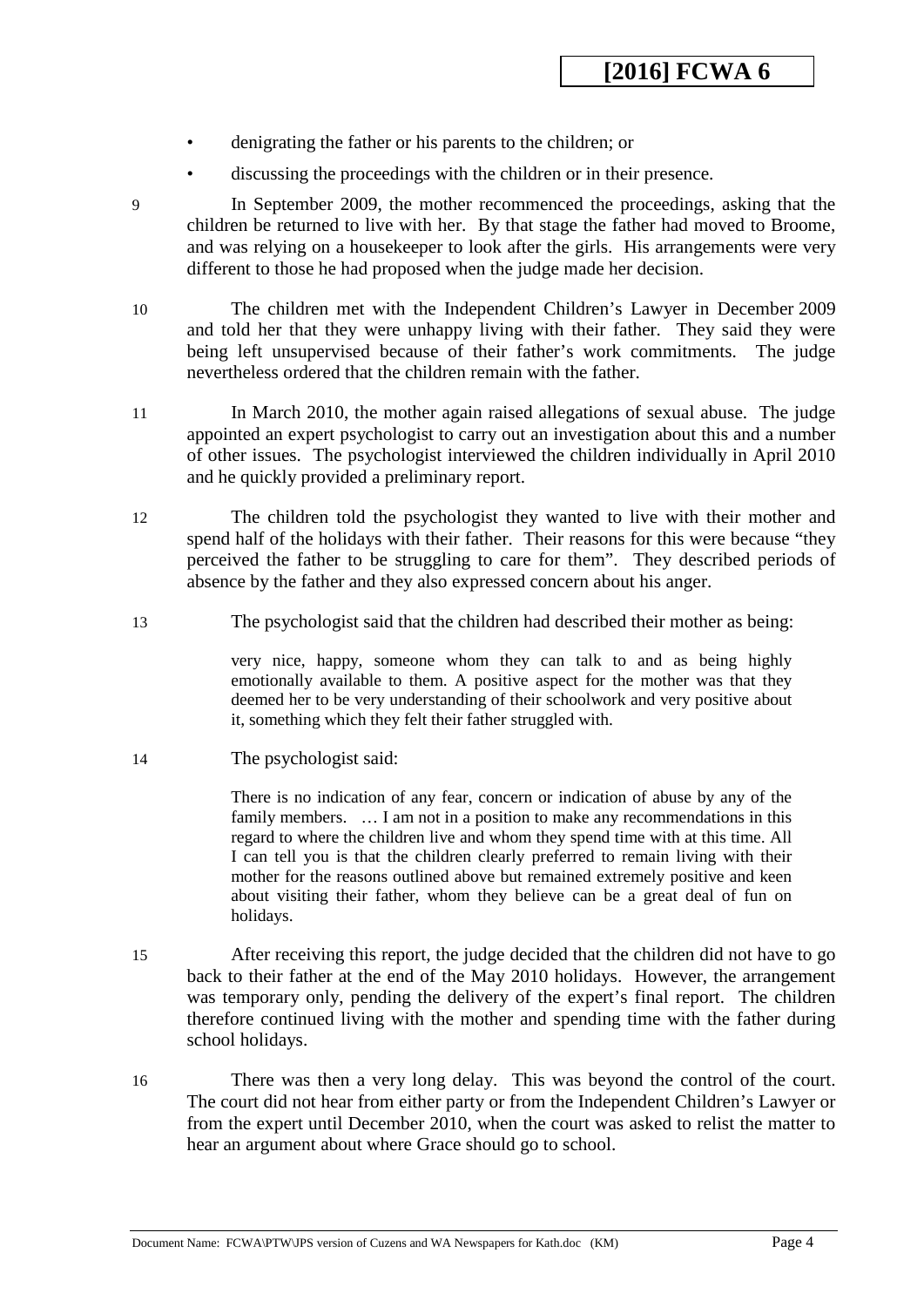- 17 The dispute about Grace's schooling came to court in January 2011. The judge agreed with the father's position that Grace should live with the paternal grandparents in Perth and attend a school selected by the father.
- 18 The mother then appealed to the Supreme Court. Once again, the Family Court heard nothing of substance from either of the parents and neither of them filed affidavits that they were ordered to file in readiness for a hearing before the Family Court judge. It appears that their efforts at that time were directed towards the appeal in the Supreme Court.
- 19 The Family Court finally received the expert's report in May 2011. The expert said there had been a very long delay in preparation of the report because Mr Cuzens had refused to properly participate in the investigation. He had only been able to interview Mr Cuzens in January 2011. Regrettably, the expert then fell seriously ill and was off work for four months.
- 20 The expert's report needs to be read in full to understand the basis of his recommendation. In summary, however, he said that "given the stress of single parenting placed on the father and the lack of readily available consistent support for the care of the daughters by the father in Broome, the two younger girls should remain living with their mother in Dongara". He also recommended that Grace remain with her grandparents and that she be allowed to determine any change in her arrangements.
- 21 Mr Cuzens did not seek to challenge the report and he did not ask to bring the matter back to court. The Independent Children's Lawyer also did not seek to relist the matter. The court was therefore entitled to assume that all parties were content with the arrangement.
- 22 This was how the matter stood at the time Jane and Jessica were murdered in early December 2011. The Family Court has had no involvement since January 2011 other than a request received from the Independent Children's Lawyer just prior to the murder asking for the matter to be relisted "for directions" to obtain an order for an updated expert report. By that time, the judge who had dealt with the matter was terminally ill. The case was assigned to another judge who, on 29 November 2011, asked the Independent Children's Lawyer to advise if there was any urgency in the request as he had limited availability. Unfortunately, he did not hear back from the Independent Children's Lawyer before the girls were murdered on 5 December 2011.
- 23 The circumstances in which Jane and Jessica were murdered are currently the subject of an inquest in Geraldton. Yesterday, the Coroner released to the public a letter written by Grace, the older sister of Jane and Jessica, about what she has been told by her parents about what happened in the Family Court proceedings. The letter is a heartfelt statement of the terrible experience that Grace has endured over many years. Its maturity and eloquence are extraordinary for a person of her young age.
- 24 West Australian Newspapers and Channel 7 Perth wanted to publish the letter today, together with an account of the proceedings before the Coroner. However, they were correctly advised by their lawyer that to do so without the permission of the Court would breach the law. One other media outlet has already published the letter in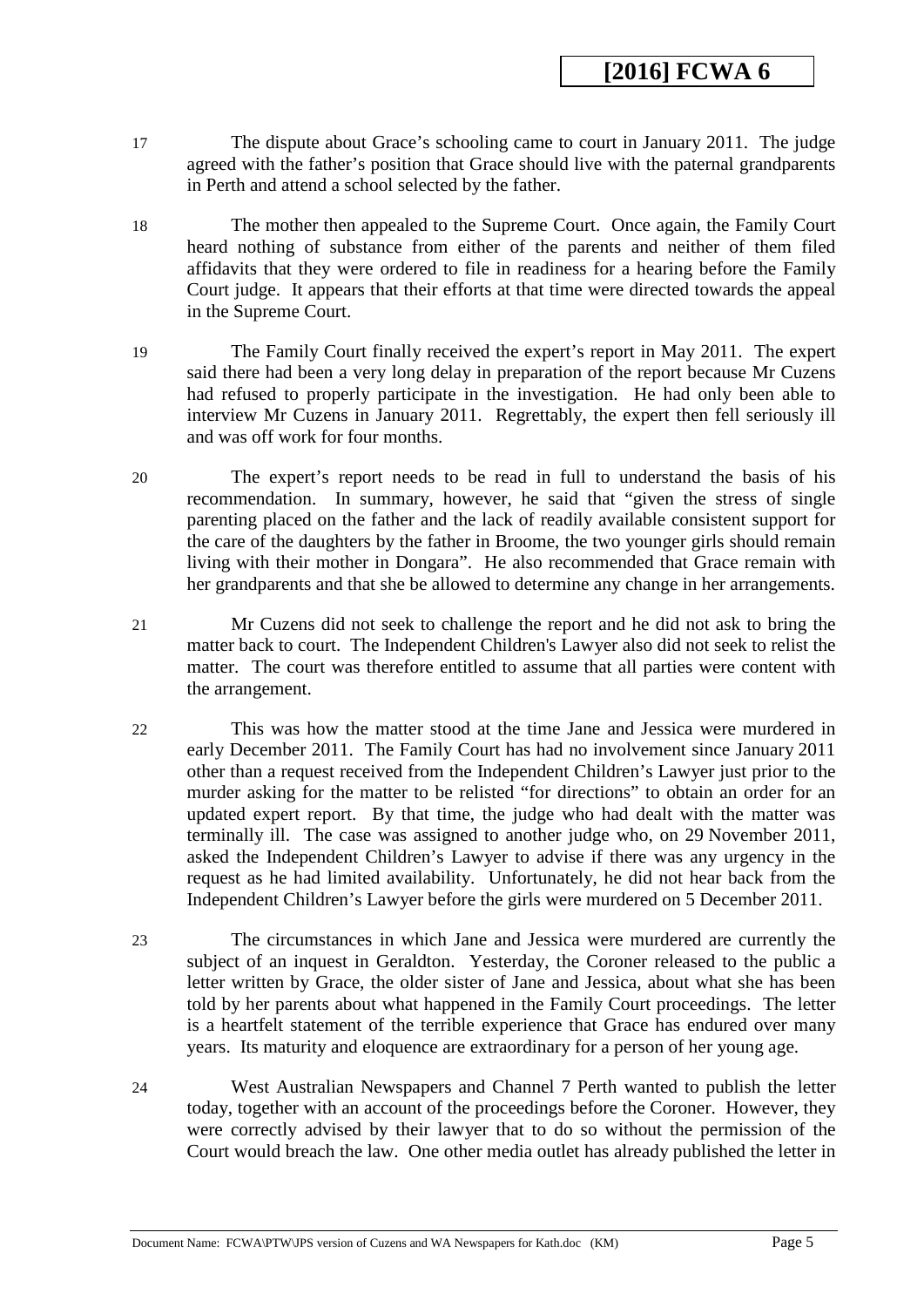full, notwithstanding the clear requirements of s 243(1) of the *Family Court Act 1997* (WA) which provides:

- (1) A person must not publish in a newspaper or periodical publication or by radio broadcast, television or other electronic means, or otherwise disseminate to the public or to a section of the public by any means, **any** account of proceedings, or **of any part** of any proceedings, under this Act that identifies –
	- (a) a party to the proceedings;
	- (b) a person who is related to, or associated with, a party to the proceedings or is, or is alleged to be, in any other way concerned in the matter to which the proceedings relate; or
	- (c) a witness in the proceedings.
- 25 The prohibition against publication of proceedings in the Family Court is not absolute, because s 243(8) provides that s 243(1) does not apply to or in relation to
	- (d) the publishing of a notice or report in pursuance of the direction of a court; or
	- …
	- (g) the publication of accounts of proceedings, where those accounts have been approved by a court.
- 26 Section 243 of the *Family Court Act 1997* (WA) is an exception to the principle of open justice. It is a restriction imposed by Parliament and not by the Family Court. The underlying policy is to ensure that people do not feel discouraged from coming to the court for fear of having their private life made public. The law is also designed to ensure that children are not held up to ridicule or curiosity or notoriety. The law has been clearly explained by Duncanson J in *S v R* [2013] FCWA 52.
- 27 As the Chief Judge of the court, I would much prefer that the public be given full information concerning what actually happens in the Family Court day-in, day-out. This would help to dispel the many myths and misunderstandings about the work of the court. It would also expose the blatant lies of a small number of litigants who use social media and other means to give their side of their experience in the court and to blacken the name of their ex-partner.
- 28 In order to give a more accurate representation of its work, the Family Court publishes on its website anonymized versions of many of the more significant judgements. The court also has an open-door policy which permits journalists to read the judgments and to publish details of proceedings provided that the identity of the family is not revealed. This is a valuable resource, and the website is visited by tens of thousands of readers every year.
- 29 The information available on the website cannot capture the full extent or complexity of the court's work. The court deals with thousands of cases every year.

Document Name: FCWA\PTW\JPS version of Cuzens and WA Newspapers for Kath.doc (KM) Page 6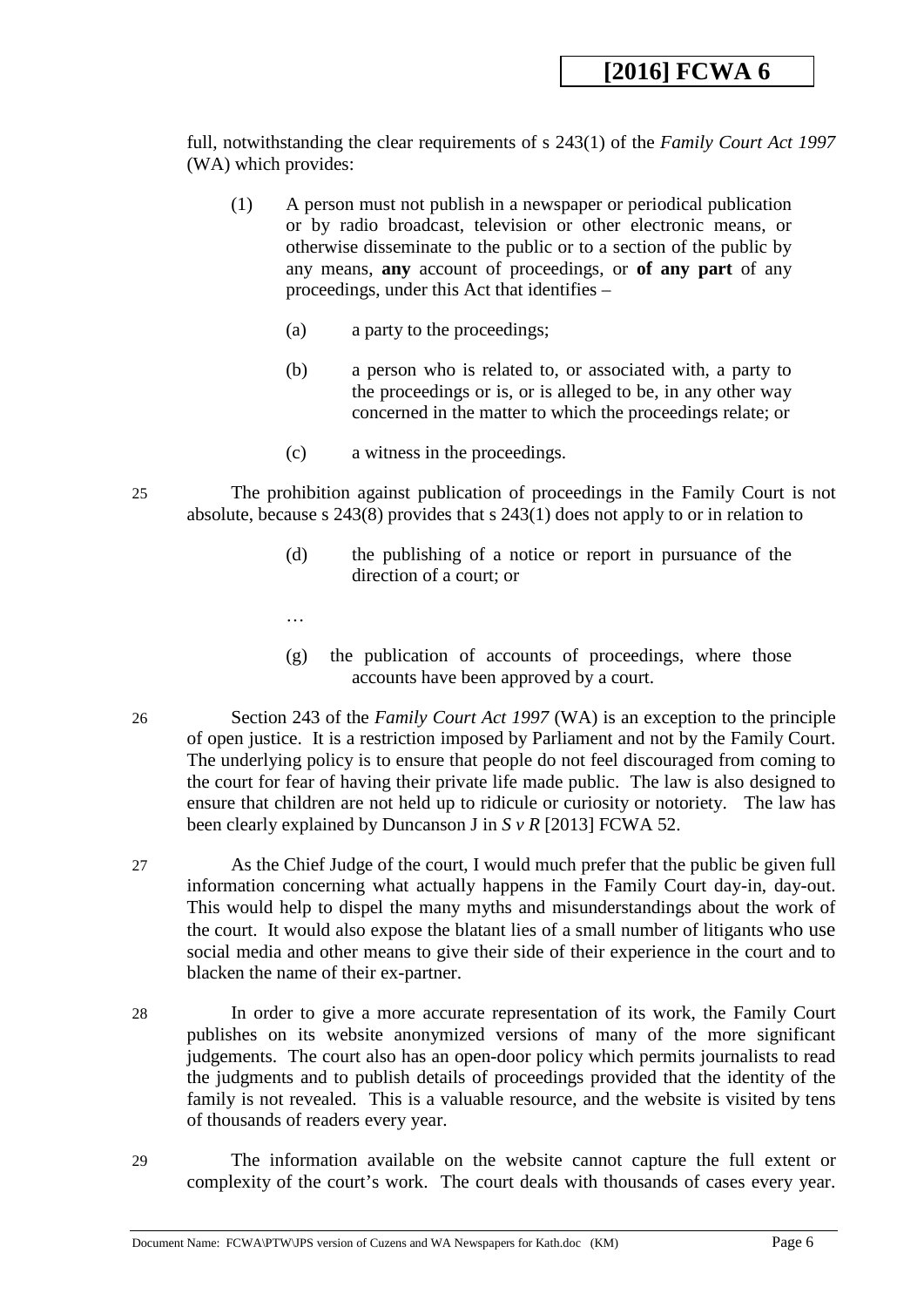Increasingly, the court's core work involves parents who are drug addicted, violent, neglectful and who engage in a variety of criminal behaviour. Many of the court's clients are suffering from some form of mental illness. About sixty per cent of parents who attend Case Assessment Conferences have three or more serious risk factors.

- 30 Like every other member of the community, the judges and magistrates and court staff are devastated when they hear of the death of a child at the hands of a parent. In fact, the devastation felt by the court staff is, if anything, greater than that felt by many others in the community because of the enormous effort that has been made to try to make the child safe.
- 31 I know firsthand something of the experience of Mr Cuzens at the loss of his two beautiful, innocent daughters. I have met personally with him in Broome and shared his tears and his devastation at the loss of his children. I can only imagine how he and Grace and the other members of their family feel about their loss.
- 32 Regrettably, it seems it is only human nature to look for someone to blame when something terrible happens. The Family Court and the Department of Child Protection are obvious targets because the community invests a great deal of money in the legal and child protection systems and feel they have failed when something goes wrong. Institutions such as the Family Court and Department of Child Protection would like more resources to deliver the sort of service that the community expects. The reality, however, is that no matter how much more money is devoted to these services, they could never prevent tragedies occurring.
- 33 The court is presented daily with allegations by one or both of the parents that the other parent has sexually abused the children or has been violent or neglectful. The community expects that the court will treat such allegations seriously – and they are treated very seriously. In many cases the allegations are true. In other cases they are the result of misunderstanding or delusion. In others, the allegations are found to be contrived and malicious.
- 34 When such allegations are made the court cannot ignore them and the community would expect that the court would err on the side of caution. This requires careful investigation, usually involving the appointment of independent lawyers to represent the children and highly qualified experts to carry out an investigation. All of this takes time and in the meantime, the court has no means of knowing whether the allegations are true or false.
- 35 The court is often condemned either for believing or disbelieving allegations. For example, if it finds sexual abuse, it is condemned for stopping contact with the abuser who maintains his or her innocence. If it does not find sexual abuse, it is condemned by the person who alleged abuse for leaving a child in an unsafe environment. Unlike many of the cases that proceed in the criminal courts, there is usually no clear evidence available in Family Court cases about whether a child has been abused. The judges and magistrates are only human. They do what they can with what evidence they are given – and they do so keeping in mind that the primary consideration is the best interests of the child. Often, they are required to undertake this difficult task without the assistance of a lawyer representing each party.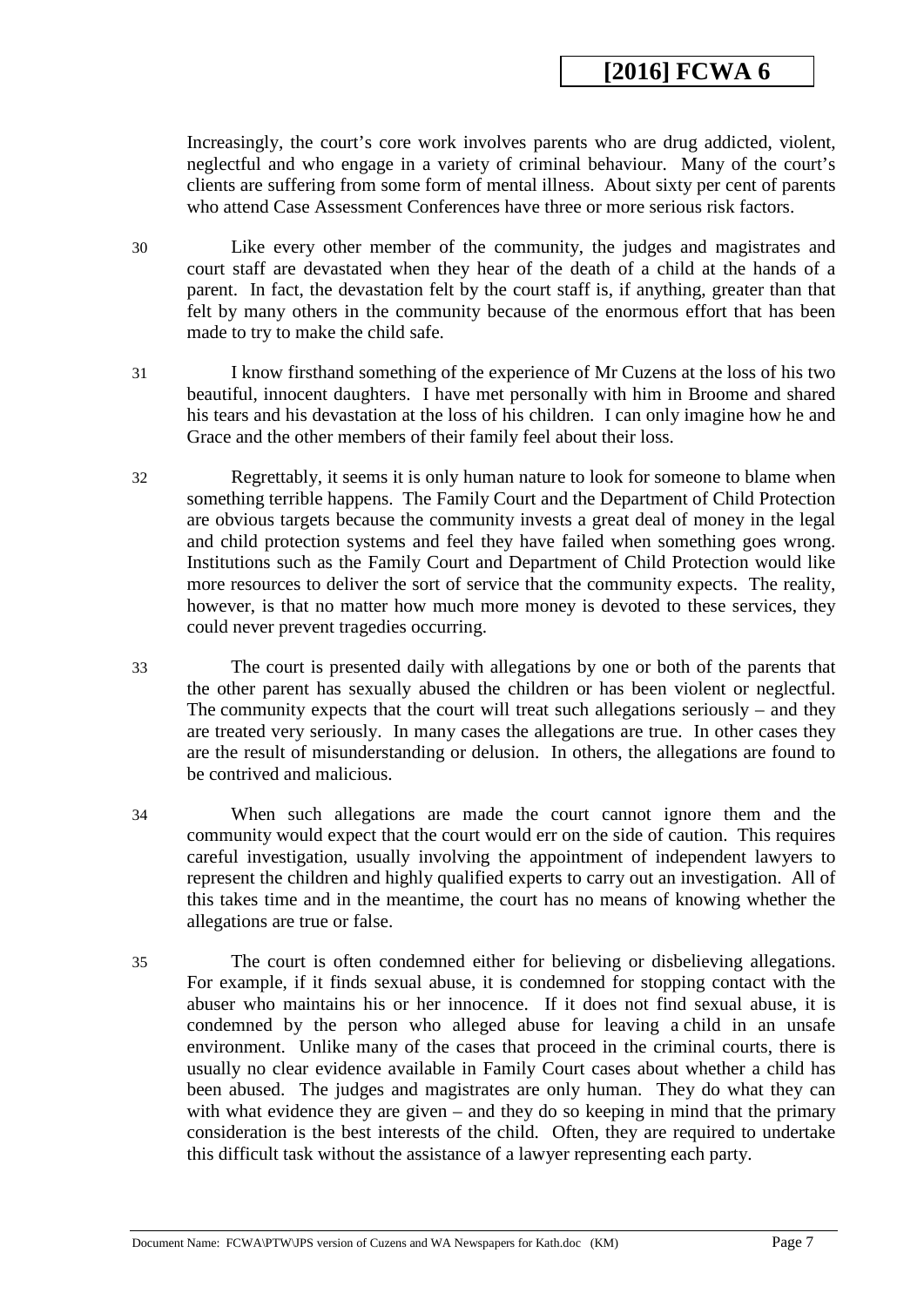- 36 The court had the benefit today of hearing eloquent submissions from Mr McCarthy who appeared for the West Australian and Channel 7. Mr McCarthy pointed to the clear public interest in the full story being known. He also drew attention to the importance of the public having faith in the judicial system. He agreed that it is vital that myths and misunderstandings about our legal system be dispelled by the public being given more information about what happens in the Family Court.
- 37 I welcome the media interest in this case with open arms. The court has nothing to hide. The court is proud of its efforts to resolve disputes between warring couples. The court is proud of the efforts it makes to appoint independent lawyers to represent the interests of children. The court is proud of the extent to which it seeks out the best available expert assistance in attempting to come to the right decision. And the court is grateful to its Family Consultants who work alongside the judicial officers to ensure that outcomes are influenced by the best social science evidence, so that cases are not resolved just on application of cold, hard legal principle.
- 38 West Australian Newspapers and Channel 7 Perth are to be commended for recognising and obeying the law by delaying publication of its report of the Geraldton inquest in order to obtain the permission of the court - which permission has been given readily and quickly. Their conduct in the matter should serve as an example to other media organisations who consider that they can reveal information about individual families involved in Family Court proceedings without permission.
- 39 Although the applicant sought permission only to publish an account of the proceedings before the Coroner in Geraldton, Mr McCarthy noted in his submissions that he would anticipate that the Family Court would wish in due course to make some comment. I had originally intended that the court would not make any statement on the matter until the Coroner had completed his investigations and published his report. However, given that the letter from Grace has now entered the public domain and been the subject of comment, I consider it is necessary for the preservation of the reputation of the court that West Australian Newspapers and Channel 7 Perth also have full permission to publish a fair and accurate account of this judgment.
- 40 I recognise that a newspaper cannot publish a judgment as lengthy as this, but it is in the public interest that its readers have the opportunity to read the whole of the court's decision. I have therefore made it a condition of my order for publication that the newspaper provides the website address of the Family Court so that the entire decision can be read by anyone interested. I am told by Mr McCarthy that the whole of the judgment can also be published on the newspaper's own website, and I would also welcome that occurring.
- 41 Grace's letter is a plea for all children involved in Family Court proceedings to have someone independent to talk to them about what is happening in the proceedings and to be their voice. This is one of the reasons the court appoints an independent lawyer to represent children where there are serious allegations of abuse. And as I have mentioned, the court did appoint such a lawyer for Grace and her sisters.
- 42 I wish that all children involved in proceedings could have their own independent lawyer, but this would be an expensive exercise and one which I doubt Government would be prepared to fund. However, in almost every case involving